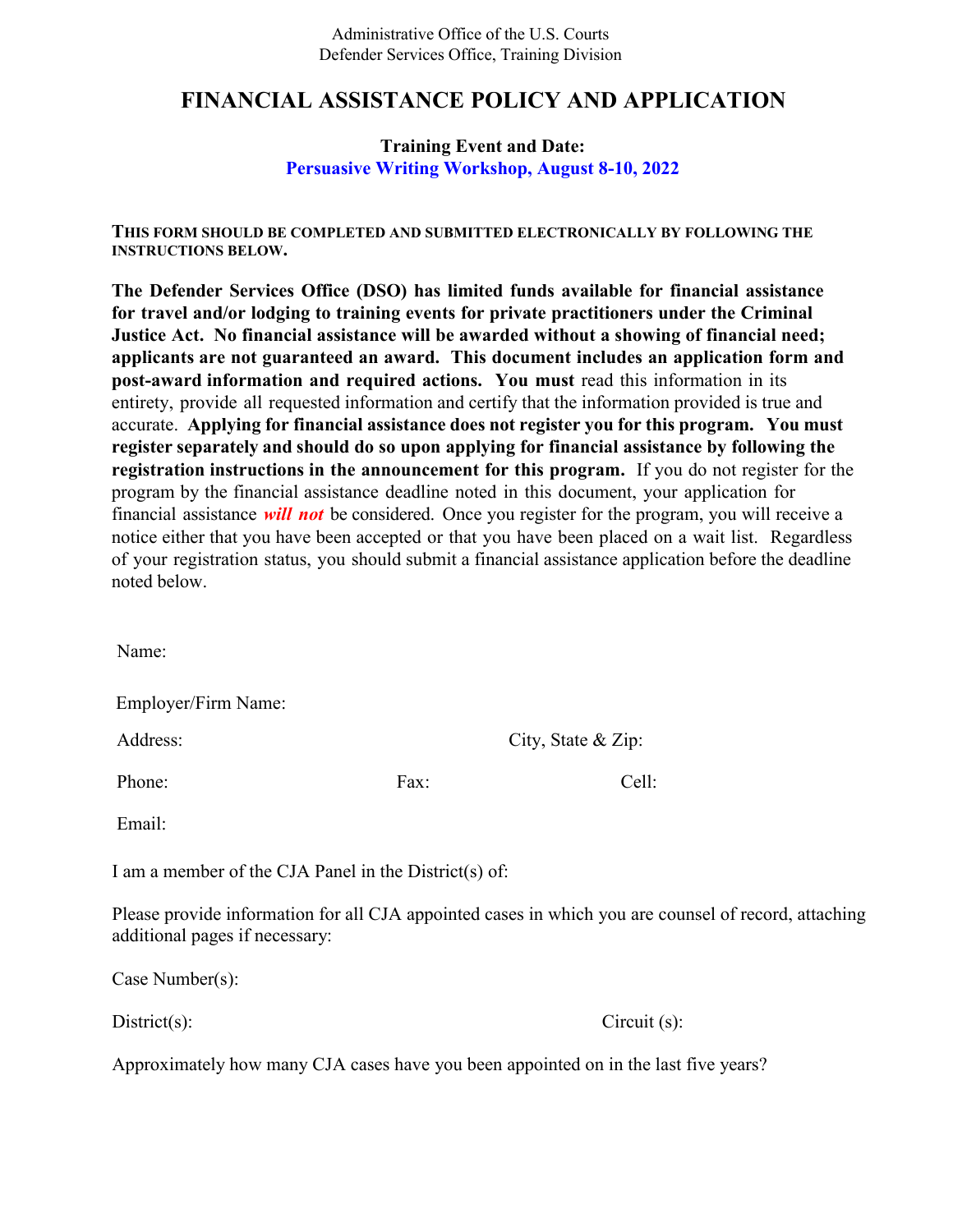#### **Financial Assistance Application Page 2**

#### **FINANCIAL ASSISTANCE APPLICATION DUE DATE**

A completed application is due no later than **4:00 p.m. (EDT) on Monday, June 27, 2022**. **Late or incomplete applications will not be considered. Please email a completed application by clicking on the SUBMIT button at the end of this application and then send the email that will appear on your screen.** If an email does not appear on your screen, save this document and send it as an attachment to an email to: Shannon Adaway@ao.uscourts.gov (1) Click on File and select Print; (2) Under printers, select Adobe PDF; (3) Click on Print -a dialog box will appear prompting you to save the document under a specific name; (4) Name the document as your last name, first initial [e.g. Smith J. (5) Click on Save; (6) Once the PDF document is saved, exit Adobe, open your email and attach the saved document to an email to: Shannon Adaway@ao.uscourts.gov. We will make award decisions within 5 working days of the closing date for the receipt of applications. Applicants will be notified of the results shortly thereafter.

#### **FINANCIAL ASSISTANCE REQUEST**

I am requesting that the Administrative Office of the U.S. Courts pay some of my travel and/or lodging costs to attend this event. My estimated total household income range is:

 $$25,000$   $$25-50,000$   $$850-100,000$   $$100-150,000$   $$150,000+$ 

Please provide in the box below a narrative description of financial circumstances or hardships that may demonstrate a need for assistance (e.g., number of children in college, substantial student loans, large medical or other extraordinary expenses, etc.)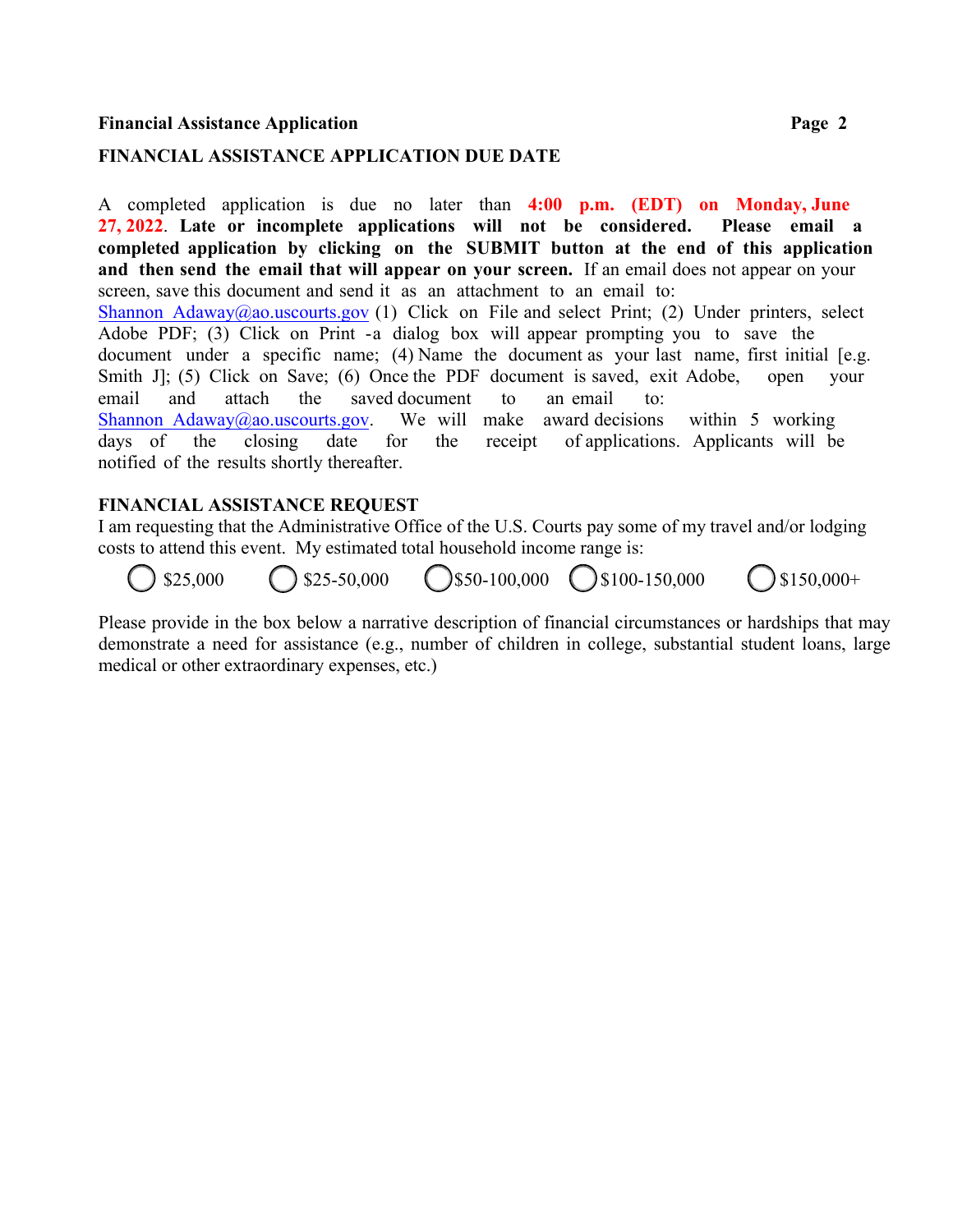### **Financial Assistance Application Page 3**

Please indicate the type of financial assistance you are seeking. (**Note**: If you have already purchased your airfare via your personal credit card, you are not eligible to receive airfare reimbursement. Please select "Lodging Only".):

Airfare and Lodging **Arrial Conduct Airfare only Airfare (**) Lodging only

Number of hotel nights needed:

Please indicate any training programs for which you have been awarded financial assistance by DSO within the last three years:

## **POST-AWARD INFORMATION AND REQUIRED ACTIONS**

If we award you financial assistance, you will receive a travel authorization three to four weeks prior to the program for which you are receiving assistance. **It is imperative that you read the authorization carefully to insure that you comply with AOUSC Travel Regulations**. Travel dates must match the dates listed on your travel authorization. If you wish to extend your travel dates, it will be at your own expense.

### **Lodging Reservations and Cancellation**

If your financial assistance includes lodging, you will receive information about the contracted hotel and you are responsible for making your own reservations at that hotel by the published cut-off date. You will be responsible for your travel and own incidentals (i.e., Internet, transportation to/from airport and hotel, parking, etc.).

If you are unable to attend the program, you must contact the hotel to cancel your reservation within the time period established by the hotel's cancellation policy to avoid being charged a no-show fee. Please also notify Shannon Adaway at Shannon Adaway@ao.uscourts.gov or call 202-502-1142. **Failure to notify DSO may result in you not being considered for future financial assistance awards.** 

### **Transportation**

If your financial assistance award includes transportation, the travel authorization will include all information needed to purchase airline or train tickets through National Travel Services. **Your flight or train reservations must be made through NTS at least two weeks before the seminar. Your fares will be billed to the Defender Services Office through the NTS account.**